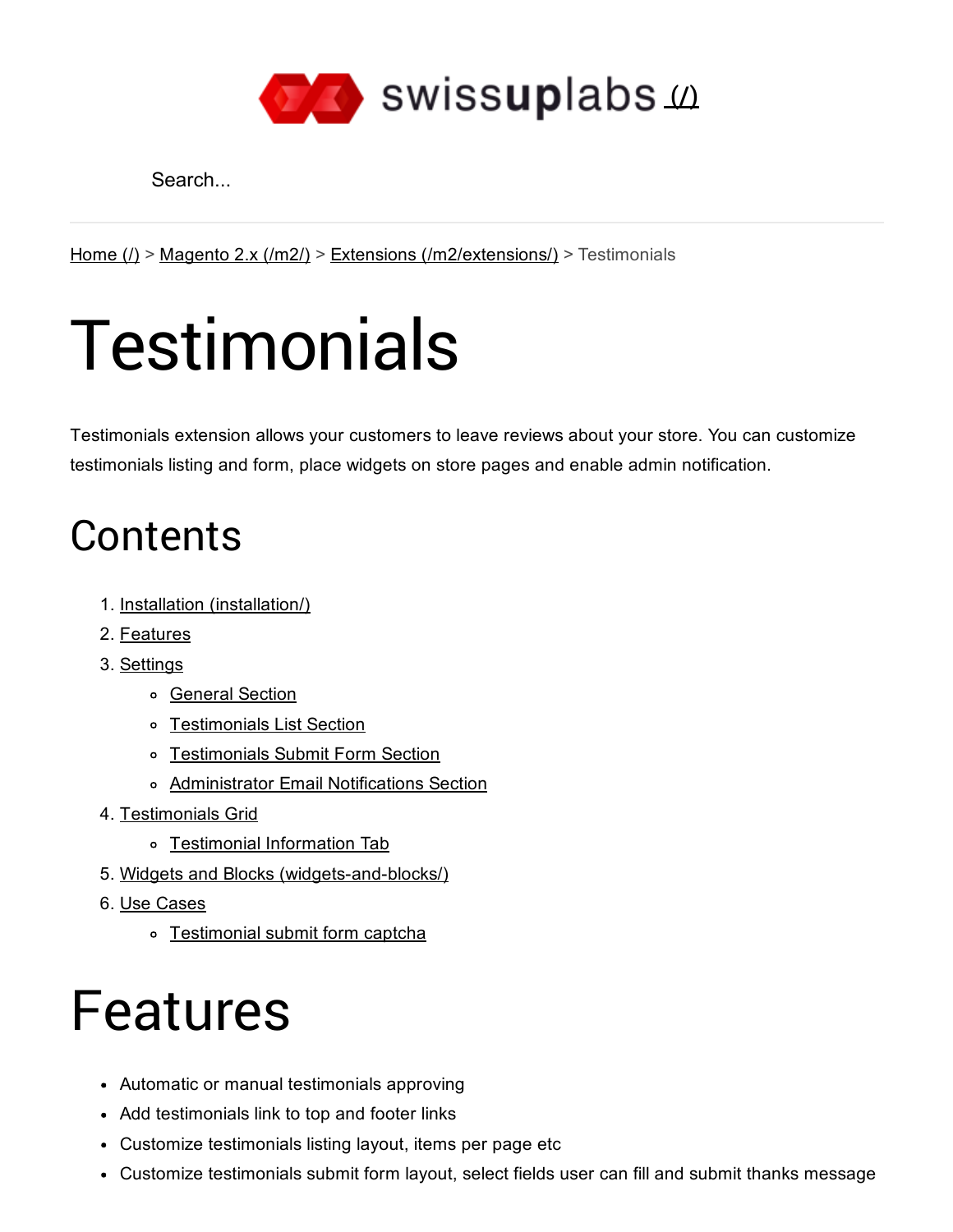Notify administrator with email when new testimonial was posted

<span id="page-1-1"></span><span id="page-1-0"></span>

| <b>Settings</b>                       |                                      |              |  |
|---------------------------------------|--------------------------------------|--------------|--|
| <b>General section</b>                | <b>EDIT THIS PAGE</b>                |              |  |
| General                               |                                      |              |  |
| Automatically approve<br>testimonials | <b>No</b><br>$\overline{\mathbf{v}}$ | [STORE VIEW] |  |
| Add link to top links                 | <b>No</b><br>$\overline{\mathbf{v}}$ | [STORE VIEW] |  |
| Add link to footer links              | <b>No</b><br>▼                       | [STORE VIEW] |  |

#### Automatically approve testimonials

Approve new testimonials automatically or manually. Only approved testimonials displayed on store frontend.

#### Add link to top links

Place link to testimonials list in top links block.

Note that in Magento 2 default themes top links block are visible for logged in users only.

#### Add link to footer links

Place link to testimonials list in footer links block

# <span id="page-1-2"></span>Testimonials List Section

**Testimonials List** 

 $(\widehat{\phantom{a}})$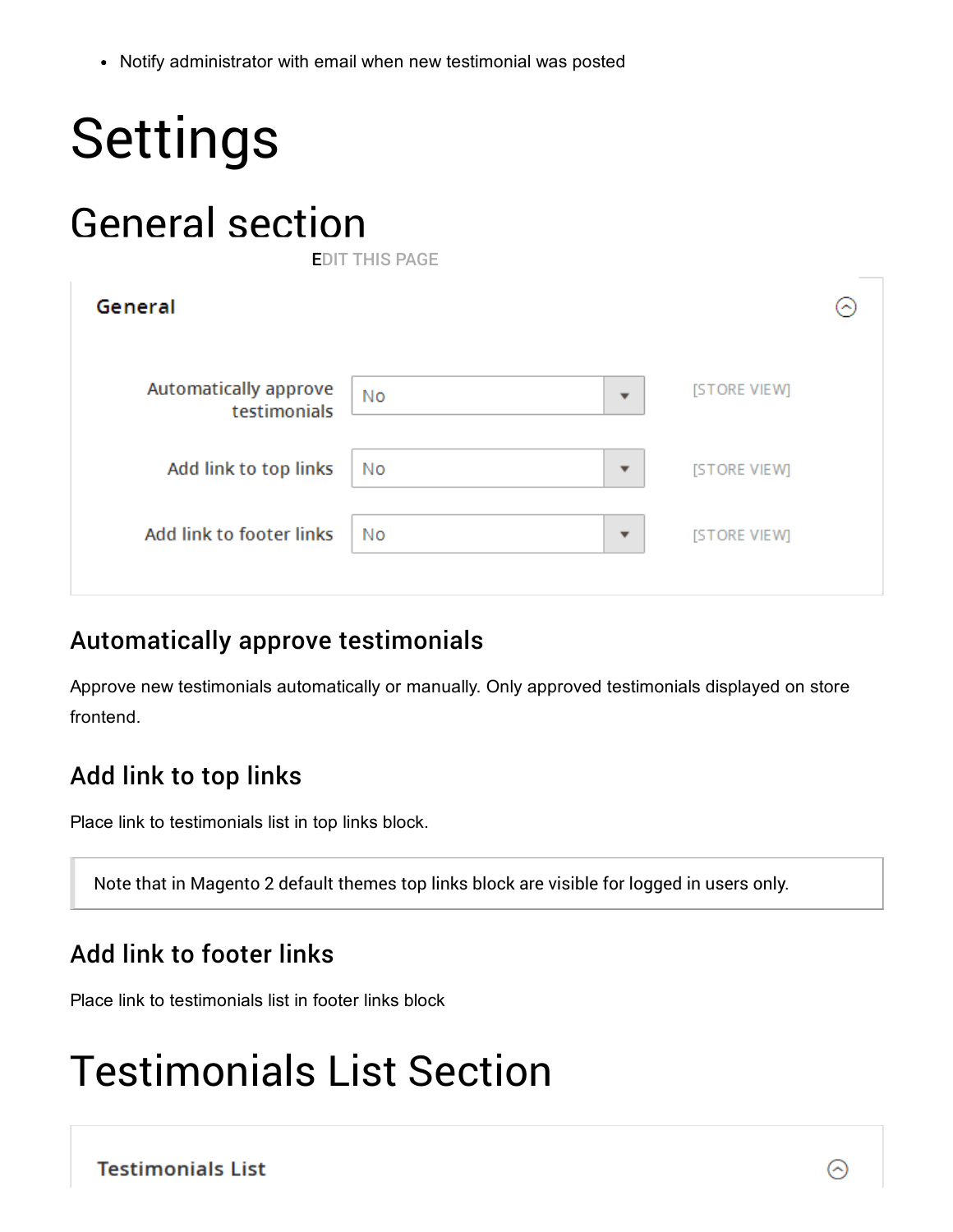| <b>Testimonials list layout</b>         | 1 column<br>▼                                                               | [STORE VIEW] |
|-----------------------------------------|-----------------------------------------------------------------------------|--------------|
| <b>Testimonials per page</b>            | 10                                                                          | [STORE VIEW] |
| Image width                             | 100                                                                         | [STORE VIEW] |
| Image height                            | 100                                                                         | [STORE VIEW] |
| Image placeholder                       | No file selected.<br>Browse<br>Allowed file types:PNG, GIF, JPG, JPEG, SVG. | [STORE VIEW] |
| Show user email in<br>testimonials list | <b>No</b><br>$\overline{\phantom{a}}$                                       | [STORE VIEW] |

### Testimonials list layout

You can select testimonials listing page layout, 1 column used by default

#### Testimonials per page

Select number of testimonials displayed initially after page load

#### Image width and Image height

Set user profile image size in pixels

#### Image placeholder

Upload default image used when used didn't upload his profile image

#### Show user email in testimonials list

You can hide user emails from testimonials listing page

# <span id="page-2-0"></span>Testimonials Submit Form Section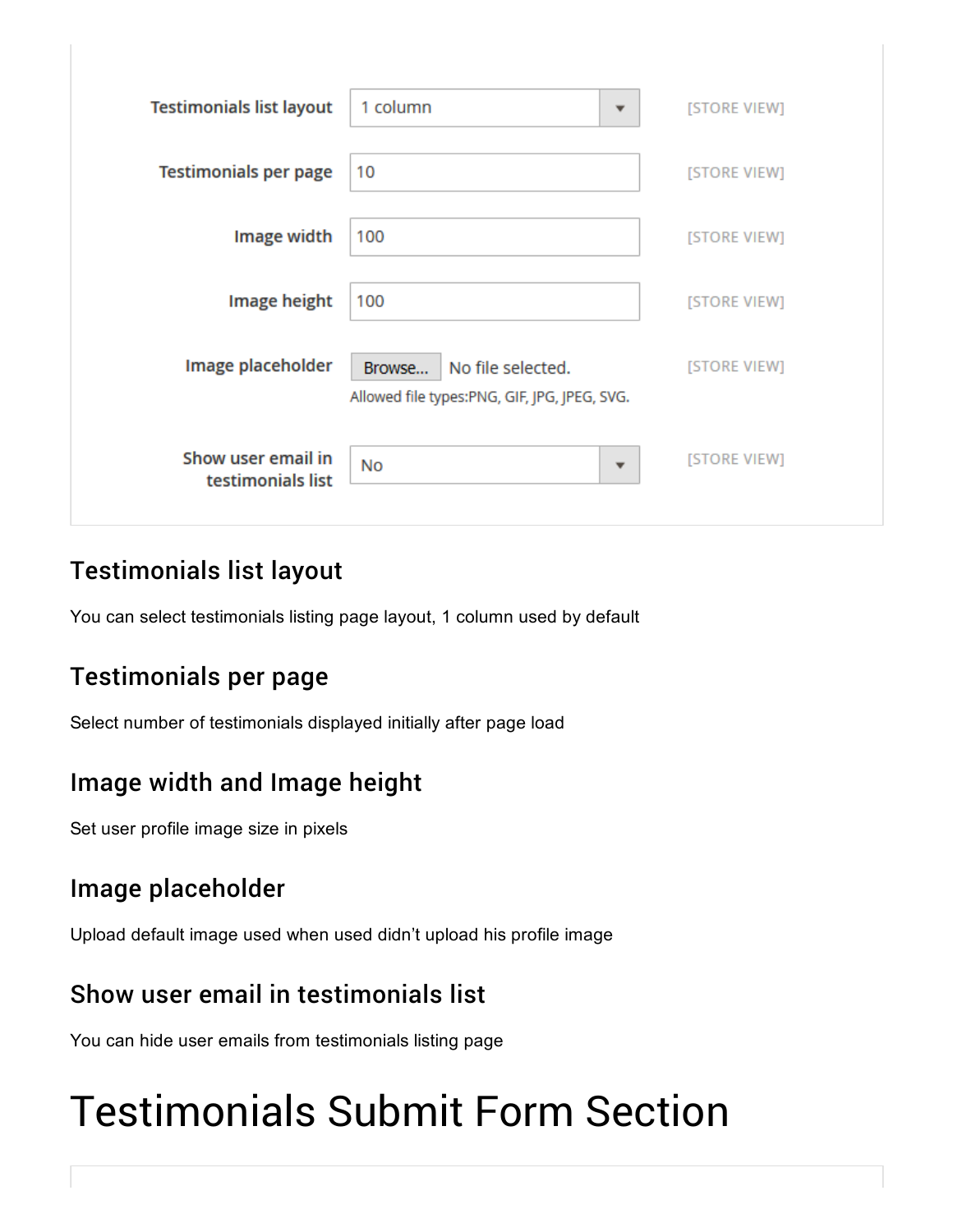

### Testimonials form layout

You can select testimonials form page layout, 2 columns with right bar used by default

#### Enable company field, Enable website field, Enable twitter field, Enable facebook field

You can enable additional fields to show on testimonials submit form

### Message shown after testimonial sent

Here you can enter message shown after user submitted testimonial.

You can place discount code here to thank your customers for leaving testimonials

# <span id="page-3-0"></span>Administrator Email Notifications Section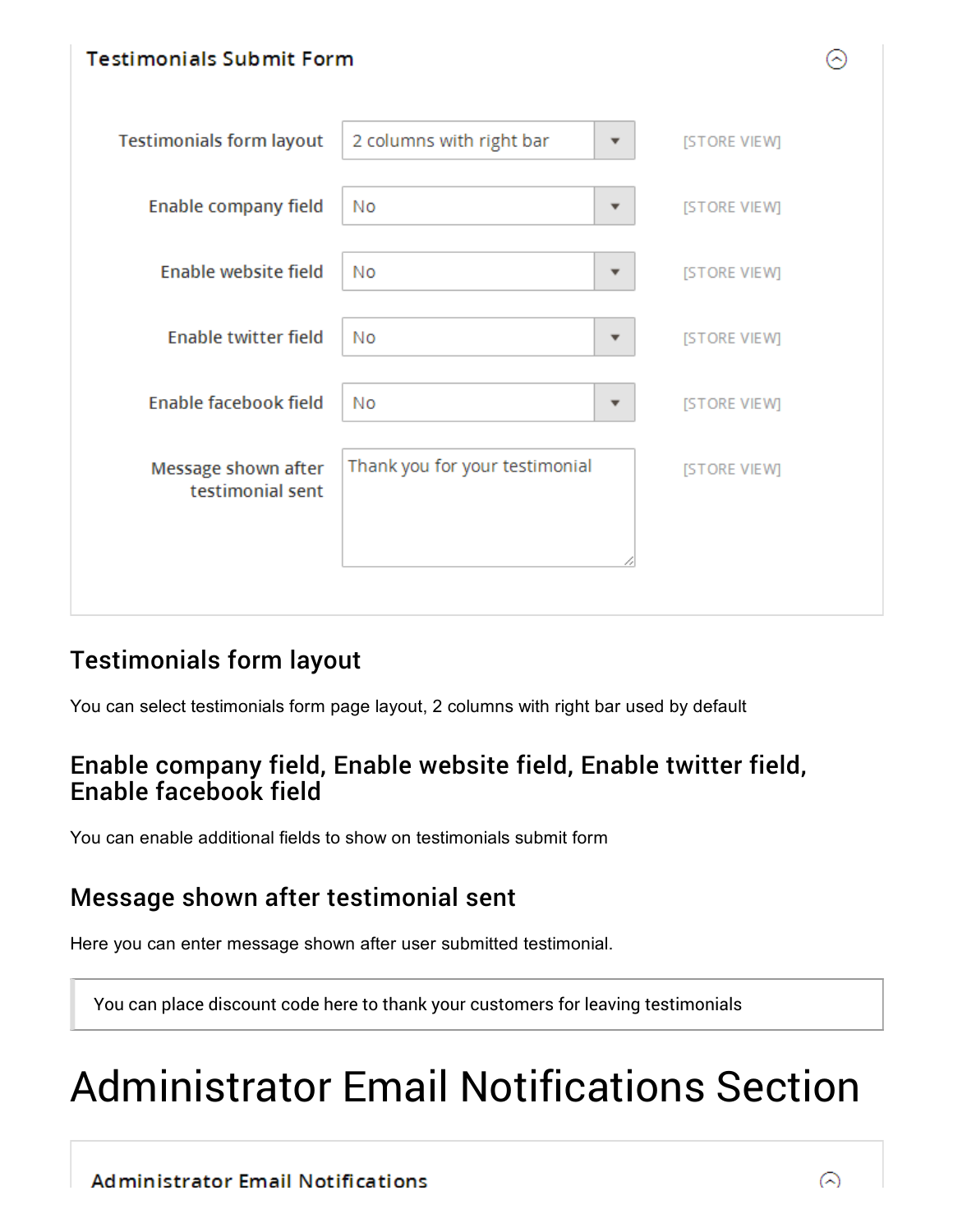

### Email notification for admin on new testimonial

Admin will receive email when new testimonial was posted

# Send email from

Select email sender

### Administrator email

Enter email where to send notifications

#### Administrator email subject

Enter notification email subject

### Administrator email template

Select notification email template

# <span id="page-4-0"></span>Testimonials grid

You can check submitted testimonials under Swissup > Testimonials menu. Here you can change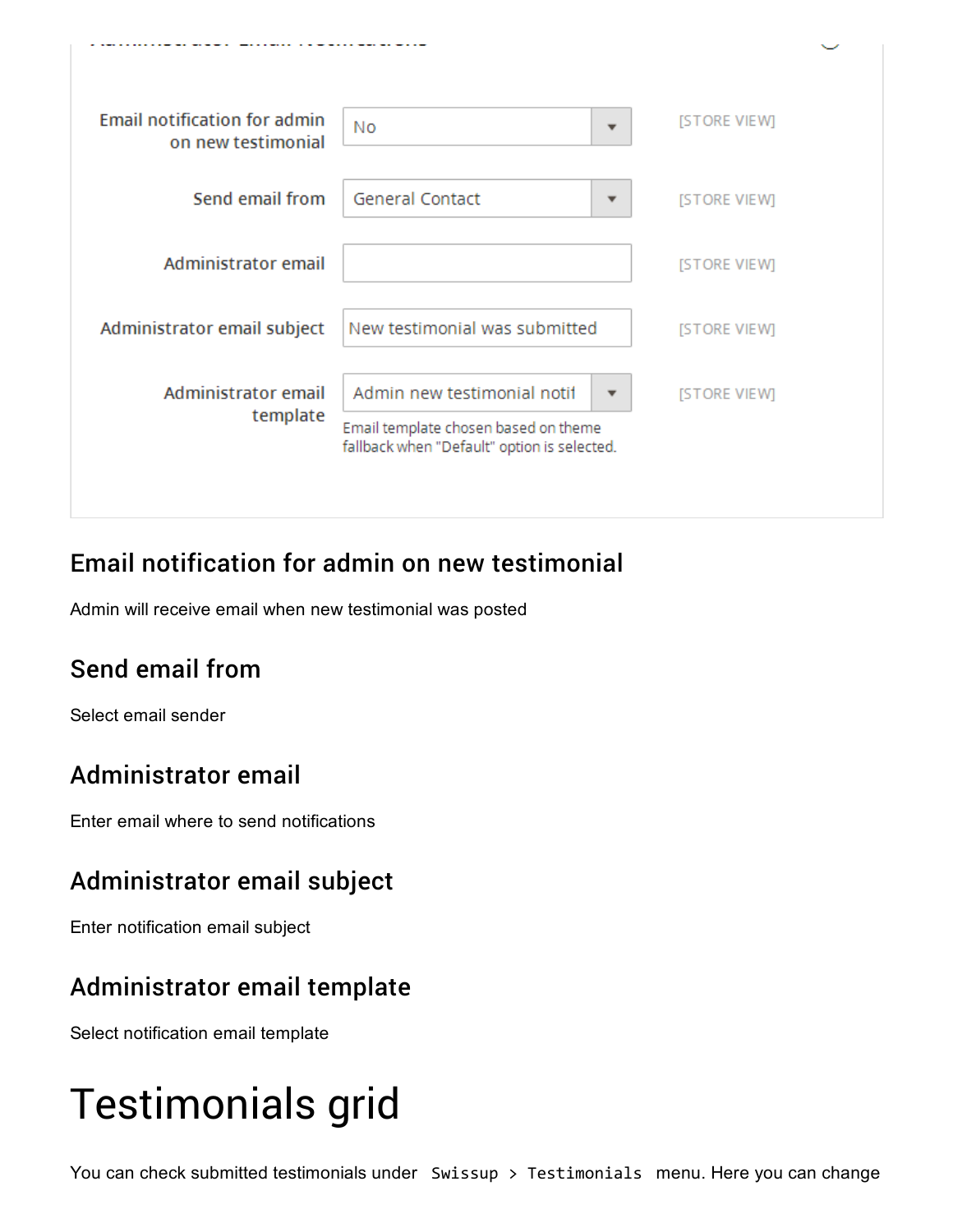testimonials status or delete them.

|                          |                   | <b>Testimonials</b>  |                                         |                                                                |                                  |               | $\perp$ admin $\sim$        |  |
|--------------------------|-------------------|----------------------|-----------------------------------------|----------------------------------------------------------------|----------------------------------|---------------|-----------------------------|--|
|                          |                   |                      |                                         |                                                                | <b>Add New Testimonial</b>       |               |                             |  |
|                          | Search by keyword |                      | Q                                       | Filters                                                        | $\bullet$ Default View $\bullet$ |               | $\bullet$ Columns $\bullet$ |  |
|                          | Select Ite        | $\blacktriangledown$ | 2 records found                         | 20<br>$\blacktriangledown$                                     | per page                         | 1             | of 1                        |  |
| $\overline{\phantom{a}}$ | $ID \downarrow$   | <b>Name</b>          | <b>Email</b>                            | <b>Store View</b>                                              | <b>Created Date</b>              | <b>Status</b> | <b>Action</b>               |  |
|                          | 1                 | Danielle<br>Pope     | dasigojojytest@templates-<br>master.com | Main Website<br>Main Website<br>Store<br>Default Store<br>View | 2016-01-11<br>00:00:00           | Enabled       | Select $\blacktriangledown$ |  |
|                          | $\overline{2}$    | Kylee<br>Harrison    | vupepactest@templates-<br>master.com    | Main Website<br>Test                                           | 2016-01-11<br>00:00:00           | Disabled      | Select $\blacktriangledown$ |  |

# <span id="page-5-0"></span>Testimonial Information Tab

Here you can check and change all testimonial's data, change it's status or delete it.

| <b>Danielle Pope</b>           |                           |                                                                                                                                       |       |                               |  | admin $\blacktriangledown$ |
|--------------------------------|---------------------------|---------------------------------------------------------------------------------------------------------------------------------------|-------|-------------------------------|--|----------------------------|
| $\leftarrow$ Back              | <b>Delete Testimonial</b> |                                                                                                                                       | Reset | <b>Save and Continue Edit</b> |  | <b>Save Testimonial</b>    |
| <b>Testimonial Information</b> |                           |                                                                                                                                       |       |                               |  |                            |
|                                | Name $\star$              | Danielle Pope                                                                                                                         |       |                               |  |                            |
|                                | Email $\star$             | dasigojojytest@templates-master.com                                                                                                   |       |                               |  |                            |
|                                | Store View $\star$        | <b>All Store Views</b><br><b>Main Website</b><br><b>Main Website Store</b><br><b>Default Store View</b><br><b>Test</b><br><b>Test</b> |       | 0                             |  |                            |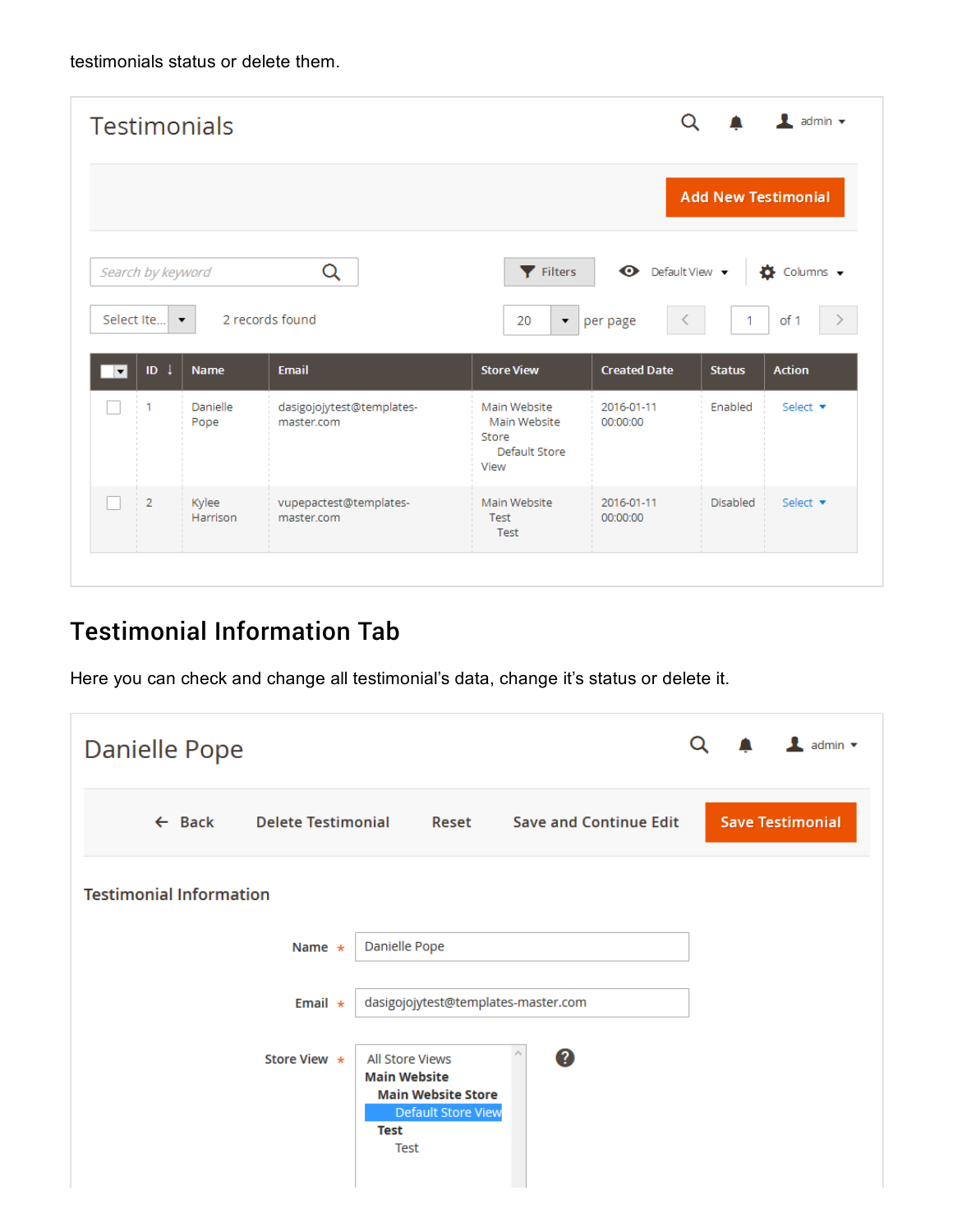| Message *                   | Qui enim consequuntur atque iure pariatur?<br>Explicabo. Incidunt, veniam, in rerum numquam<br>omnis in eiusmod ea vel rerum excepturi ratione.<br>a. |
|-----------------------------|-------------------------------------------------------------------------------------------------------------------------------------------------------|
| Company                     | Stevenson Newton Co                                                                                                                                   |
| Website                     | http://www.wylyvyki.me.uk                                                                                                                             |
| Facebook                    | Nostrud quod totam labore temporibus maiores temp                                                                                                     |
| <b>Twitter</b>              | Praesentium ullam velit rerum suscipit debitis                                                                                                        |
| Rating                      | 5 stars<br>$\overline{\mathbf{v}}$                                                                                                                    |
| <b>Profile Image</b>        | No file selected.<br>Browse<br>$\Box$ Delete Image                                                                                                    |
| Status $\star$              | Enabled<br>$\overline{\mathbf{v}}$                                                                                                                    |
| Display in side list widget | Yes<br>$\overline{\mathbf{v}}$                                                                                                                        |
| <b>Created date</b>         | 鸕<br>1/11/16                                                                                                                                          |

# <span id="page-6-0"></span>Use Cases

### <span id="page-6-1"></span>Testimonial submit form captcha

To enable captcha on testimonial submit form go to

Admin > Stores > Configuration > Customers > Customer Configuration > CAPTCHA , select Testimonials Form in Forms field and press Save config button.

| <b>CAPTCHA</b>                  |          |           | ∽ |
|---------------------------------|----------|-----------|---|
| Enable CAPTCHA on<br>Storefront | Yes<br>▼ | [WEBSITE] |   |
|                                 | $\sim$   |           |   |